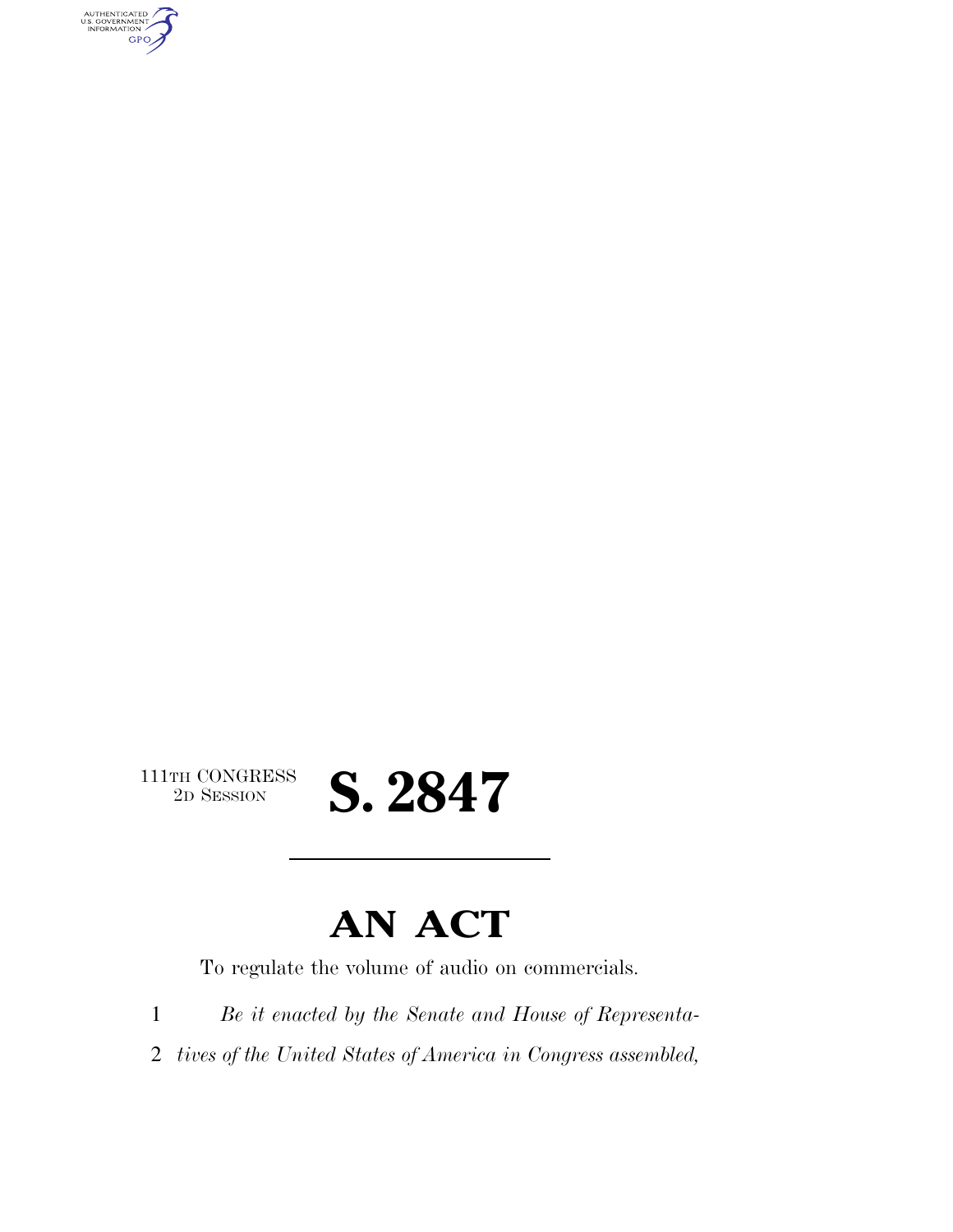#### **SECTION 1. SHORT TITLE.**

 This Act may be cited as the ''Commercial Advertise-ment Loudness Mitigation Act'' or the ''CALM Act''.

#### **SEC. 2. RULEMAKING ON LOUD COMMERCIALS REQUIRED.**

 (a) RULEMAKING REQUIRED.—Within 1 year after the date of enactment of this Act, the Federal Commu- nications Commission shall prescribe pursuant to the Communications Act of 1934 (47 U.S.C. 151 et seq.) a regulation that is limited to incorporating by reference and making mandatory (subject to any waivers the Commis- sion may grant) the ''Recommended Practice: Techniques for Establishing and Maintaining Audio Loudness for Dig- ital Television'' (A/85), and any successor thereto, ap- proved by the Advanced Television Systems Committee, only insofar as such recommended practice concerns the transmission of commercial advertisements by a television broadcast station, cable operator, or other multichannel video programming distributor.

- (b) IMPLEMENTATION.—
- (1) EFFECTIVE DATE.—The Federal Commu- nications Commission shall prescribe that the regula- tion adopted pursuant to subsection (a) shall become effective 1 year after the date of its adoption.

 (2) WAIVER.—For any television broadcast sta- tion, cable operator, or other multichannel video pro-gramming distributor that demonstrates that obtain-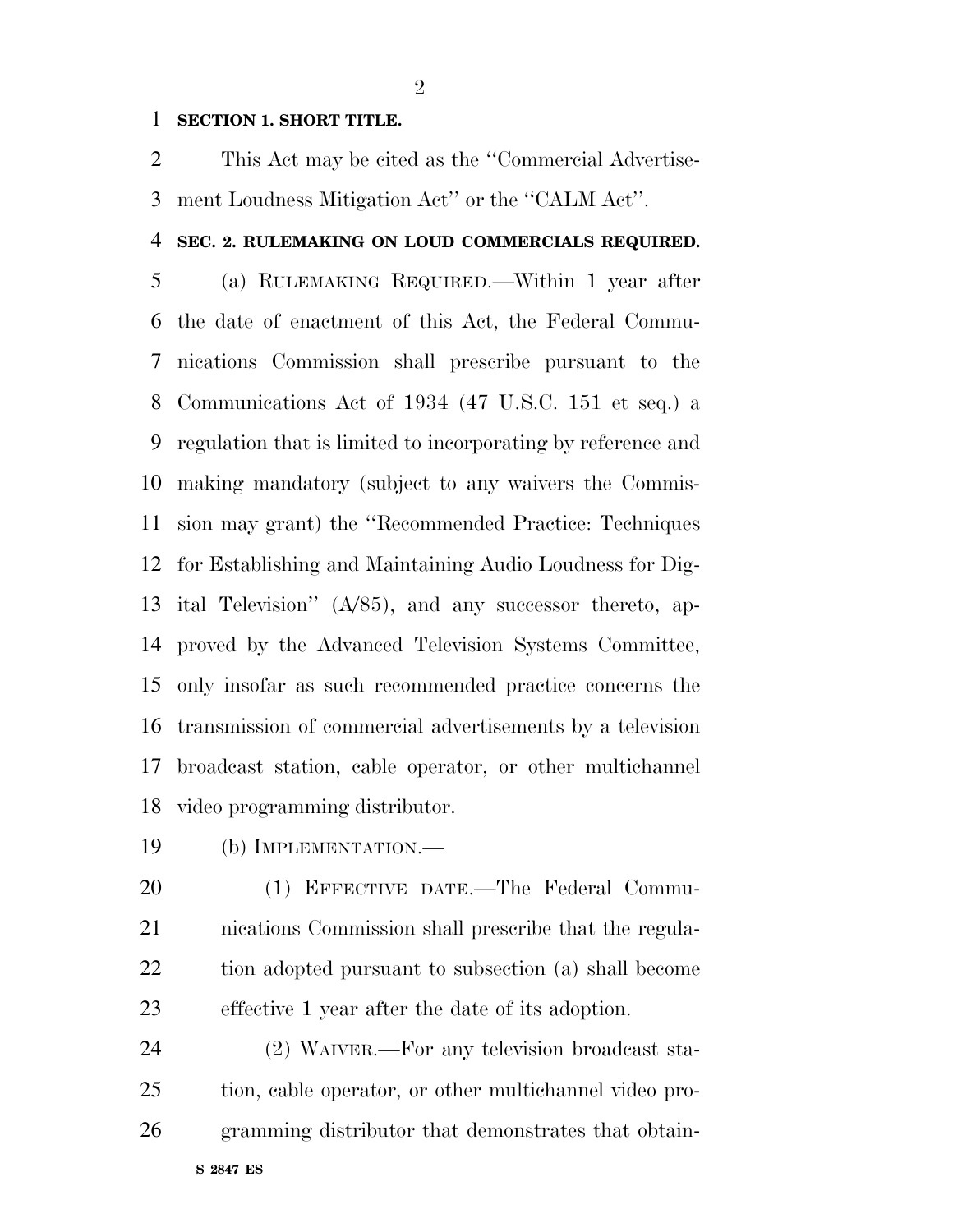ing the equipment to comply with the regulation adopted pursuant to subsection (a) would result in financial hardship, the Federal Communications Commission may grant a waiver of the effective date set forth in paragraph (1) for 1 year and may renew such waiver for 1 additional year.

 (3) WAIVER AUTHORITY.—Nothing in this sec- tion affects the Commission's authority under sec- tion 1.3 of its rules (47 C.F.R. 1.3) to waive any rule required by this Act, or the application of any such rule, for good cause shown to a television broadcast station, cable operator, or other multi- channel video programming distributor, or to a class of such stations, operators, or distributors.

 (c) COMPLIANCE.—Any broadcast television operator, cable operator, or other multichannel video programming distributor that installs, utilizes, and maintains in a com- mercially reasonable manner the equipment and associated software in compliance with the regulations issued by the Federal Communications Commission in accordance with subsection (a) shall be deemed to be in compliance with such regulations.

(d) DEFINITIONS.—For purposes of this section—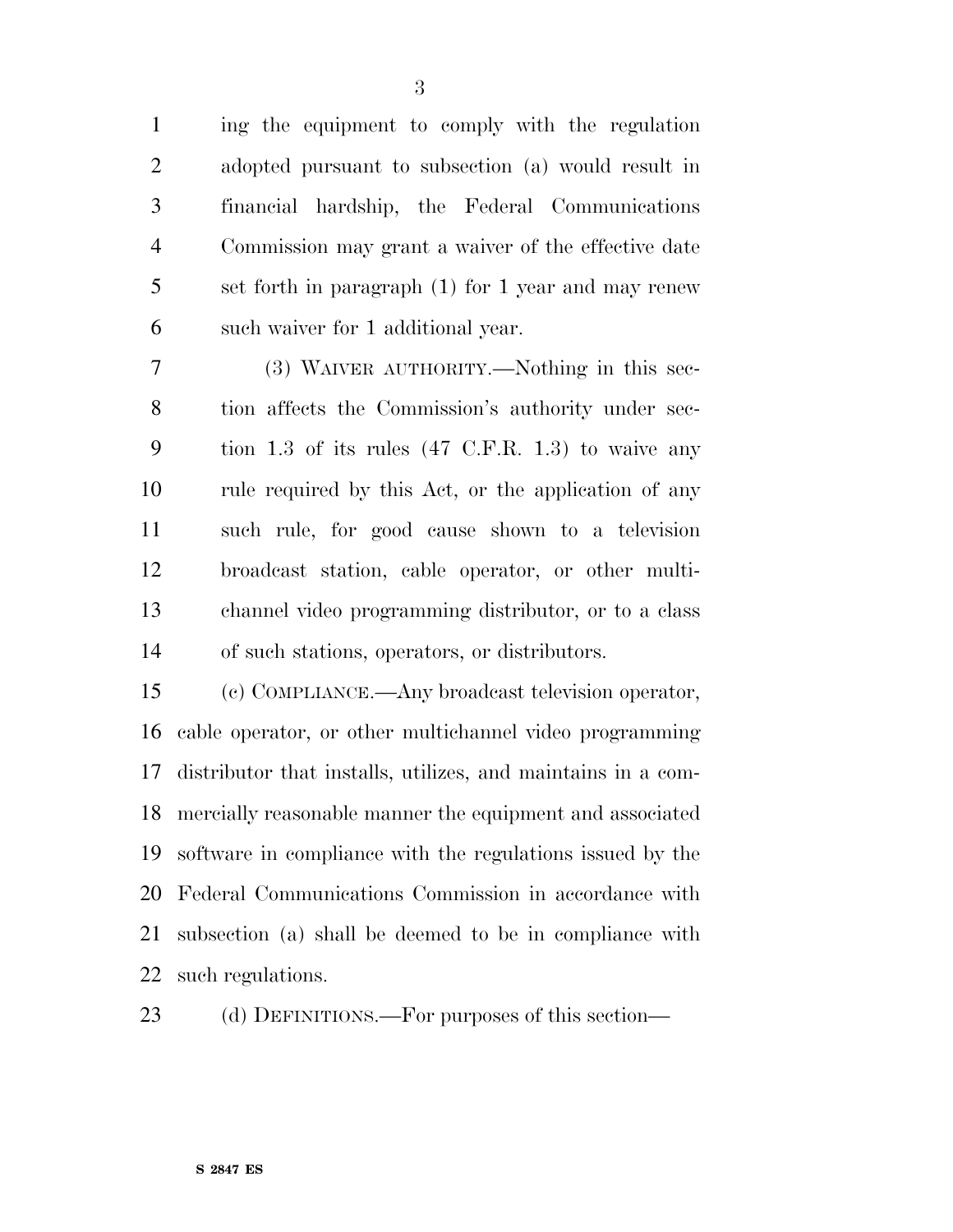(1) the term ''television broadcast station'' has the meaning given such term in section 325 of the Communications Act of 1934 (47 U.S.C. 325); and (2) the terms ''cable operator'' and ''multi- channel video programming distributor'' have the meanings given such terms in section 602 of Com- munications Act of 1934 (47 U.S.C. 522). Passed the Senate September 29, 2010. Attest:

*Secretary.*